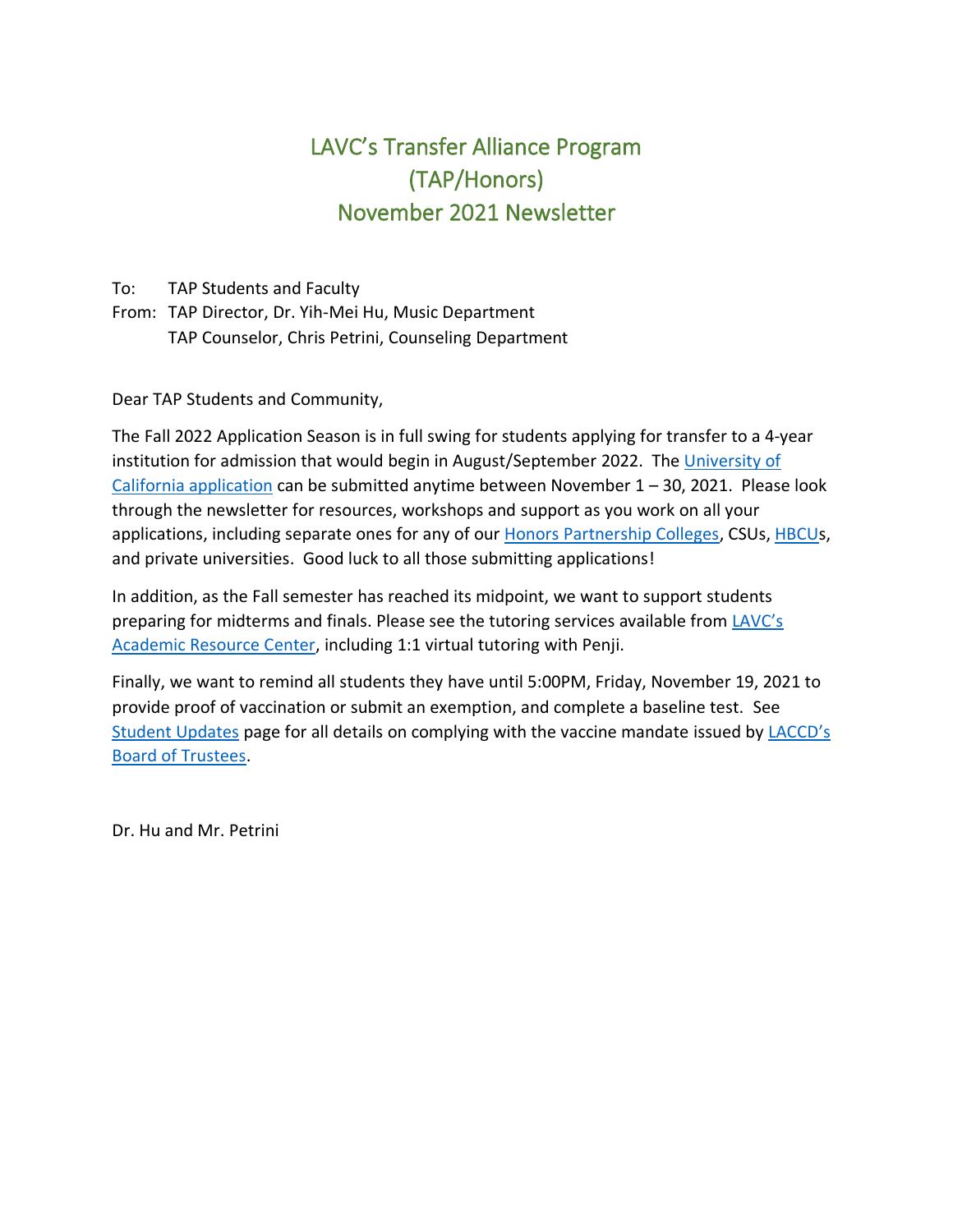## **I. FALL 2022 ADMISSION CYCLE FOR TRANSFERRING**

Applications for Fall 2022 transfer are accepted. Links and deadlines are as follows:

- California State University (CSU[\) Application Link,](https://www.calstate.edu/apply/transfer) Due: November 30, 2021
- University of California (UC) **Application Link**, Due: November 30, 2021
- University of Southern California (USC) There are two (2) application deadlines, dependent on major, as defined below. USC applicants use the [Common Application.](https://apply.transfer.commonapp.org/applicant-ux/#/login)

**December 1, 2021**: Deadline for all BFA Dramatic Arts programs (theatre majors); the Thornton School of Music; the Glorya Kaufman School of Dance; the Iovine and Young Academy; plus, Animation and Digital Arts majors, and Writing for Screen and Television majors in the School of Cinematic Arts.

**February 15, 2022**: Deadline for all other programs at USC. Students who apply for admission by February 15 will also be considered for USC Merit Scholarships.

## **II. UCLA's TAP ADMISSION & FALL 2022 TAP CERTIFICATION PROCESS**

Students who complete LAVC's TAP/Honors Program (see below for details) receive priority consideration for admission to the **[UCLA College](https://www.college.ucla.edu/the-college/)** (of Letters and Science). As a primary benefit of TAP Certification, students not selected for admission to their first-choice major will be *automatically reviewed for an alternate major within the College, so long as it is not one of the [16 Restricted Majors.](https://admission.ucla.edu/apply/transfer/ucla-transfer-alliance-program)*

Your alternate major must be listed on your original UC Application and will match what is reported to UCLA's Transfer Alliance Program through LAVC's TAP Certification process with Mr. Petrini.

The TAP policy on review of alternate majors is still restricted to those in the UCLA College. Majors in the Henry Samueli School of Engineering and Applied Science (HSSEAS), the School of Arts and Architecture (SOAA), the Herb Alpert School of Music, the School of Nursing, and the School of Theater, Film and Television (TFT) **are not acceptable for alternate major review.** (Update: UCLA's TAP Council in October 2021 announced that the Pre-Public Affairs major has just been added as an acceptable alternate major; however, the Pre-Education and Social Transformation major is still restricted).

#### UC Application Process

- $\circ$  Complete and submit the UC Application between November 1 30, 2021 for Fall 2022.
- o You **DO NOT** need to indicate on your UC application that you are a TAP student, as this is handled during the TAP Certification process. However, most TAP students will mention their involvement in LAVC's Transfer Alliance/Honors Program in the **Educational** and/or **Extracurricular Programs** sections, as well as within their PIQs.
- o **Please make sure your personal essays and application are your own work!** Undergraduate Admissions across the UC have seen an increase in PIQ responses that are inauthentic, as students are using essays found online. If plagiarism has occurred, the student's UC Application will be canceled, and future applications will be flagged. Each one of you has your own personal journey. Tell that story!
- o See this [UC webinar which explains](https://ucop.app.box.com/s/51toees6tp2ubiwqmpp074vhzo3xwfyu/file/872800050880) PIQ tips and the evaluative process.
- o Do not forget to apply to any UC campus in which you submitted a TAG.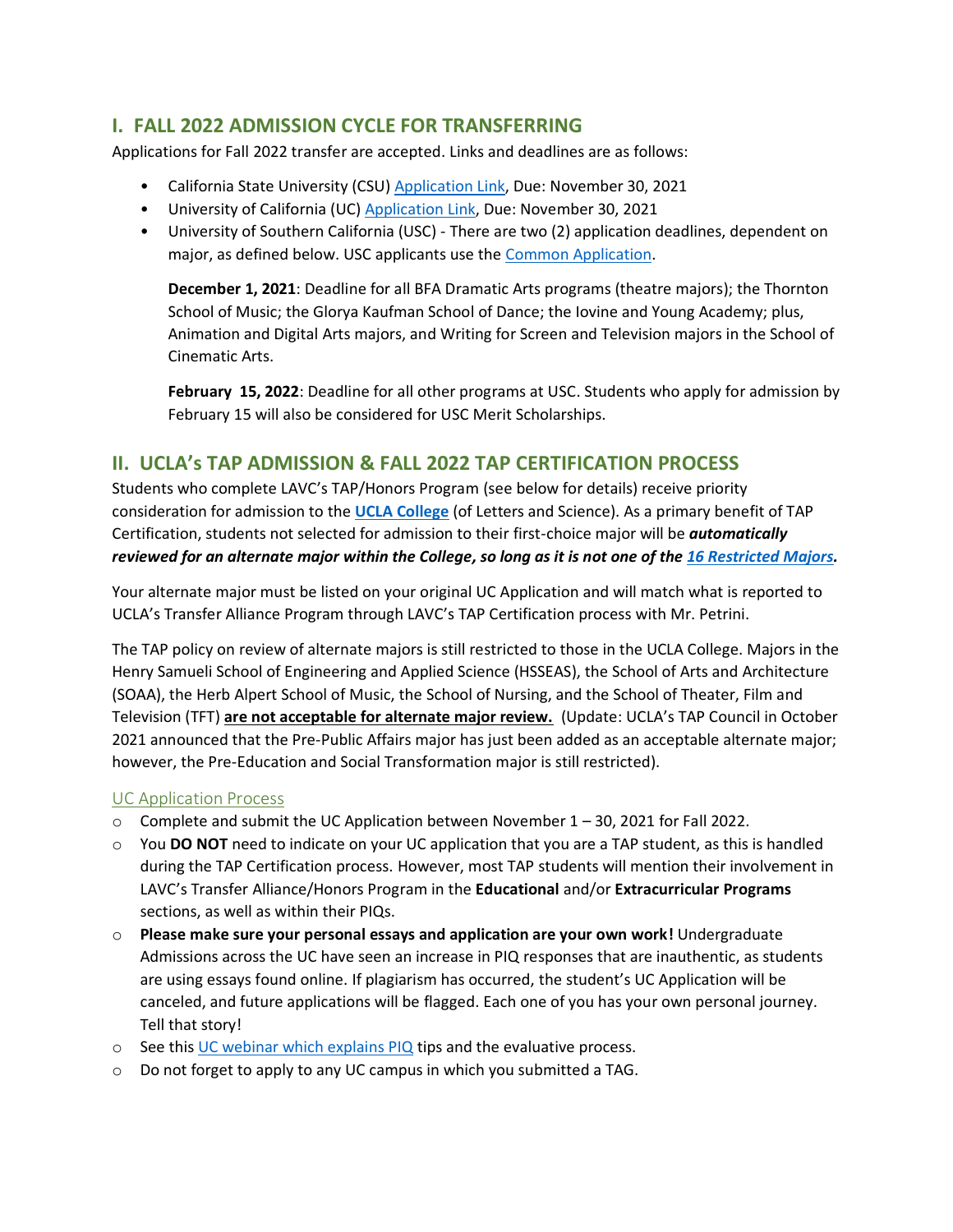#### UC Application Resources

- o For support in completing your UC application, please visit [LAVC's Career / Transfer Center](https://lavc.edu/transfer/index.aspx) either on campus or online for transfer basics and an application overview. There are drop-in application workshops and UC Representative appointments posted on CTC's Calendar.
- o However, should you need more technical support on your UC application please call the UC Application Center at **(800) 207-1710** (within the U.S.) or (925) 298-6856 (outside the U.S.), Monday  $-$  Friday, 10am – 6pm (Pacific Time), or e-mail [ucinfo@applyucsupport.net](mailto:ucinfo@applyucsupport.net). There is also a webpage for [Commonly Asked UC Application](https://admissions.universityofcalifornia.edu/docs/html/caq.html#CAQ_1) Student Questions and Answers.
- o To see which UC campuses admit students to an alternate major, please see pages 45 and 46 of the [Quick Reference Guide to UC Admissions](https://admission.universityofcalifornia.edu/counselors/files/quick-reference.pdf) for specific campus policies.
- o Resources for [undocumented students](https://undoc.universityofcalifornia.edu/) and [veteran students](https://veterans.universityofcalifornia.edu/) are also available. See also the [Resources for Transfer Students to UCLA](https://admission.ucla.edu/apply/transfer) page, which includes CCCP and STOMP (Student Transfer Outreach Mentorship Program).

#### Fall 2021 UCLA TAP Admissions Data

- o For some insight and encouragement, UCLA received 2,237 TAP Transfer Applications overall for Fall 2021 admission. 1,632 students were admitted for a **73% admit rate for TAP students**. **94%** of these students were admitted to their first-choice major, and over **30% identify belonging to an underrepresented minority (URM) group.**
- o Please see th[e UCLA Transfer Profile page](https://admission.ucla.edu/apply/transfer/transfer-profile) for statistical information regarding all UCLA transfer applicants for last year, plus past years for historical context.

#### LAVC Certification Process – TAP Requirements

- o In order to be TAP Certified for Fall 2022 admission, students must have **18 or 15 Honors units completed, plus LIB SCI 101, by the end of Spring 2022. At least 9 Honors units must be completed by the end of Fall 2021 in order for the TAP Certification process to be initiated by Mr. Petrini.**
- o Once you have enrolled in your Winter **and/or** Spring 2022 classes and your schedules are set, please email Mr. Petrini to set up an appointment for TAP Certification.
- $\circ$  Beginning January 3, 2022, LAVC will receive a list of all TAP students who have applied to UCLA. This will allow the identification of students in our program whom should be TAP Certified, and thus eligible for priority consideration for admission to the UCLA College.
- o Mr. Petrini and Dr. Hu will facilitate all forms to be submitted for TAP Certification.
- $\circ$  TAP-certified applicants will receive priority consideration as files are evaluated throughout March, and admission decisions will be released in late April 2022.
- o Review these [Frequently Asked Questions](http://tap.ucla.edu/for-students-staff/tap-admission-and-certification-cycle/frequently-asked-questions/) about the Certification process and preparedness, and visit [UCLA's TAP Online Resources](http://tap.ucla.edu/for-students-staff/online-resources/) page for additional support.

## **III. UC CAMPUS RESOURCES FOR PROSPECTIVE STUDENTS**

Whether the University of California campus for which you have interest has already offered an inperson or virtual event for prospective transfer students this Fall, or has events scheduled in November, please visit the links below to access recorded sessions about the Transfer Admissions Overview, listen to student panels, or to sign up for upcoming engagement events.